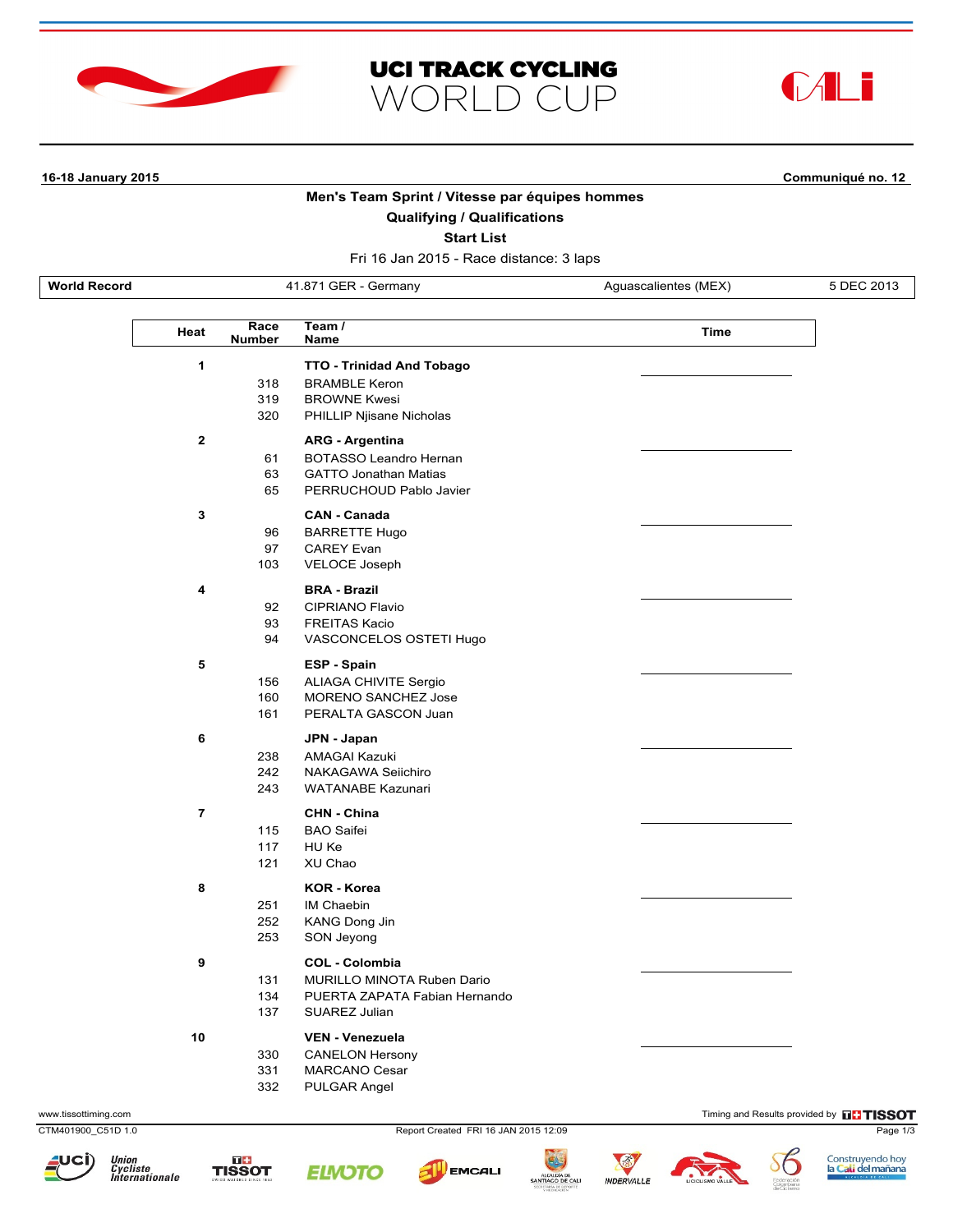





L

**16-18 January 2015 Communiqué no. 12**

# **Men's Team Sprint / Vitesse par équipes hommes**

### **Qualifying / Qualifications**

**Start List**

Fri 16 Jan 2015 - Race distance: 3 laps

**World Record 41.871 GER - Germany Aguascalientes (MEX)** 5 DEC 2013

| Heat | Race<br><b>Number</b>      | Team $\overline{I}$<br><b>Time</b><br>Name                                                                      |  |  |  |
|------|----------------------------|-----------------------------------------------------------------------------------------------------------------|--|--|--|
| 11   | 282<br>283<br>285          | POL - Poland<br><b>DREJGIER Grzegorz</b><br><b>KUCZYNSKI Kamil</b><br>ZIELINSKI Damian                          |  |  |  |
| 12   | 293<br>294<br>295          | <b>RUS - Russia</b><br><b>SHURSHIN Denis</b><br><b>TKACHEV Alexey</b><br>YAKUSHEVSKIY Pavel                     |  |  |  |
| 13   | 68<br>70<br>$\overline{2}$ | <b>AUS - Australia</b><br><b>CONSTABLE Patrick</b><br><b>HARWOOD Emerson</b><br><b>WELSFORD Sam</b>             |  |  |  |
| 14   | 263<br>264<br>265          | <b>NED - Netherlands</b><br><b>BUCHLI Matthijs</b><br><b>HAAK Hugo</b><br><b>HOOGLAND Jeffrey</b>               |  |  |  |
| 15   | 166<br>169<br>171          | <b>FRA - France</b><br><b>BAUGE Gregory</b><br><b>LAFARGUE Quentin</b><br><b>PERVIS Francois</b>                |  |  |  |
| 16   | 180<br>182<br>185          | <b>GBR</b> - Great Britain<br><b>BIGGIN Jonathan</b><br><b>CRAMPTON Matthew</b><br><b>OLIVA Lewis Alexander</b> |  |  |  |
| 17   | 271<br>275<br>276          | <b>NZL - New Zealand</b><br><b>ECCLES Lewis</b><br>VAN VELTHOOVEN Simon<br><b>WILLIAMS Zac</b>                  |  |  |  |
| 18   | 190<br>192<br>193          | <b>GER</b> - Germany<br><b>BALZER Erik</b><br><b>DORNBACH Maximilian</b><br><b>LEVY Maximilian</b>              |  |  |  |

#### **Qualification rule:**

Fastest 2 teams race for gold and 3rd and 4th teams race for bronze.

www.tissottiming.com **EXECUTES CONTEXTS AND RESULTS PROPERTY CONTEXTS AND RESULTS PROPERTY CONTEXTS PROPERTY CONTEXTS PROPERTY AND RESULTS PROPERTY AND RESULTS PROPERTY AND RESULTS PROPERTY AND RESULTS PROPERTY AND RESULTS** 

CTM401900\_C51D 1.0 Report Created FRI 16 JAN 2015 12:09 Page 2/3







**EMCALI** 





Construyendo hoy<br>l<mark>a Cali del mañana</mark>